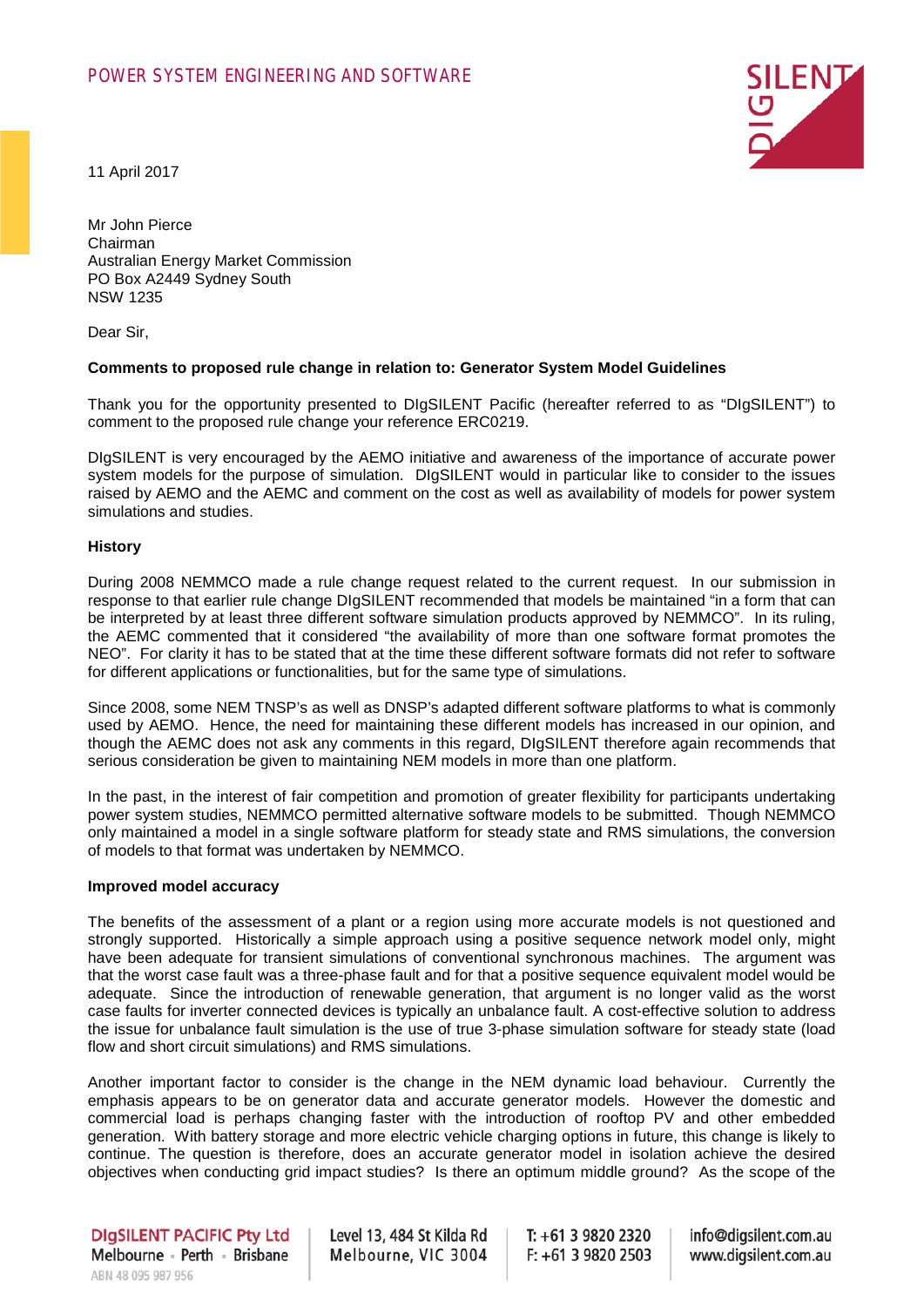simulations and use of the information is not known, it is not possible to definitively and confidently answer these questions.

## **Need for a rule change**

The issue can be summarised as a request for additional model data so that a network model can be maintained in RMS and EMT environments rather than RMS alone. An important factor is the proposed application of the additional data. EMT study is an area of power system study which looks into plant interaction in sub-transient time frame (typical simulation time step of the order of 1 µs). Due to its high computational cost and sensitivities to model parameters, it is typically used for localized power system studies such as insulation coordination, equipment switching and sub-synchronous resonance. It would not be very cost effective for general purpose dynamic simulation involving the complete NEM power system in the EMT environment. The reasons for this are:

- 1. For a large power system, a single simulation of a few seconds in real time, may take several hours up to a day or more to complete. Furthermore, for each of these simulations, model parameter sensitivity analysis would be required. For instance the simulation response of a generator would be quite different depending on the operation of a single protection device (such as crow-bar operation in a wind turbine) in a generating unit. A small difference in the initial conditions or transient response may therefore have a significant impact on the outcome of the simulation. The only way to assess this is to conduct many simulations.
- 2. A complete NEM-wide system EMT model would be less stable and more likely to cause nonconvergence of simulations. Non-convergence may occur at a remote part of the network that is not directly observed, but that may still impact on the accuracy of results.
- 3. For system impact studies, in particular when considering future scenarios, no data of future network enhancements (such as new renewable technologies) would be available. In this case, generic models would have to be used. The accuracy of generic models may not be enough to justify conducting simulations in an EMT environment.

Conducting local EMT simulations within an RMS NEM-wide simulation is the obvious solution. Again, it would be beneficial if the NEM RMS model was a true three-phase model with the ability to accurately simulate unbalance faults – something that renewables are particularly sensitive to.

# **Cost-benefit of proposed rule change**

From a market point of view, the most cost effective solution would be to allow market participants the freedom to use the software of personal choice. Cost reductions are achieved through working with a familiar product; cost competition in an open market place; as well as access to the market by more participants. In our view therefore, the ideal solution would be if the complete NEM model is available to the market in multiple formats – not just the format of a single software vendor as is currently the case.

Europe is experiencing perhaps the most dramatic impact of renewable generation on its grid. Importantly it also operates a 50Hz network. In Europe, models are routinely used and provided in software formats different from what is used by AEMO. If AEMO had facilities to utilise these models that are type tested to strict European standards, significant savings could be realised.

The internationally accepted synchronous generator models provide proven accuracy for all stator quantities. Manufacturers provide data based on internationally accepted factory tests that are compatible with the standard model. One (minor) shortcoming if the model is its inability to precisely represent rotor current transients. In its submission AEMO has placed high accuracy requirements in rotor current that will require, at best, modification of the standard model and, at worst, development of a more complex model. This would have significant implications for the industry as additional testing will be required to determine the parameters of the enhanced model and the compatibility of manufacturer test data will be lost. The costbenefit of this change should be assessed as the industry generally has not seen the need to address this minor issue with the standard model.

### **Model data availability to third parties**

An important issue to consider is whether requested information should be made available to third parties. It would be highly beneficial if the model data would be available in a format that could be shared with grid participants. A shared model would not only support initiatives through R&D programs, but would also lead to more transparency to the market.